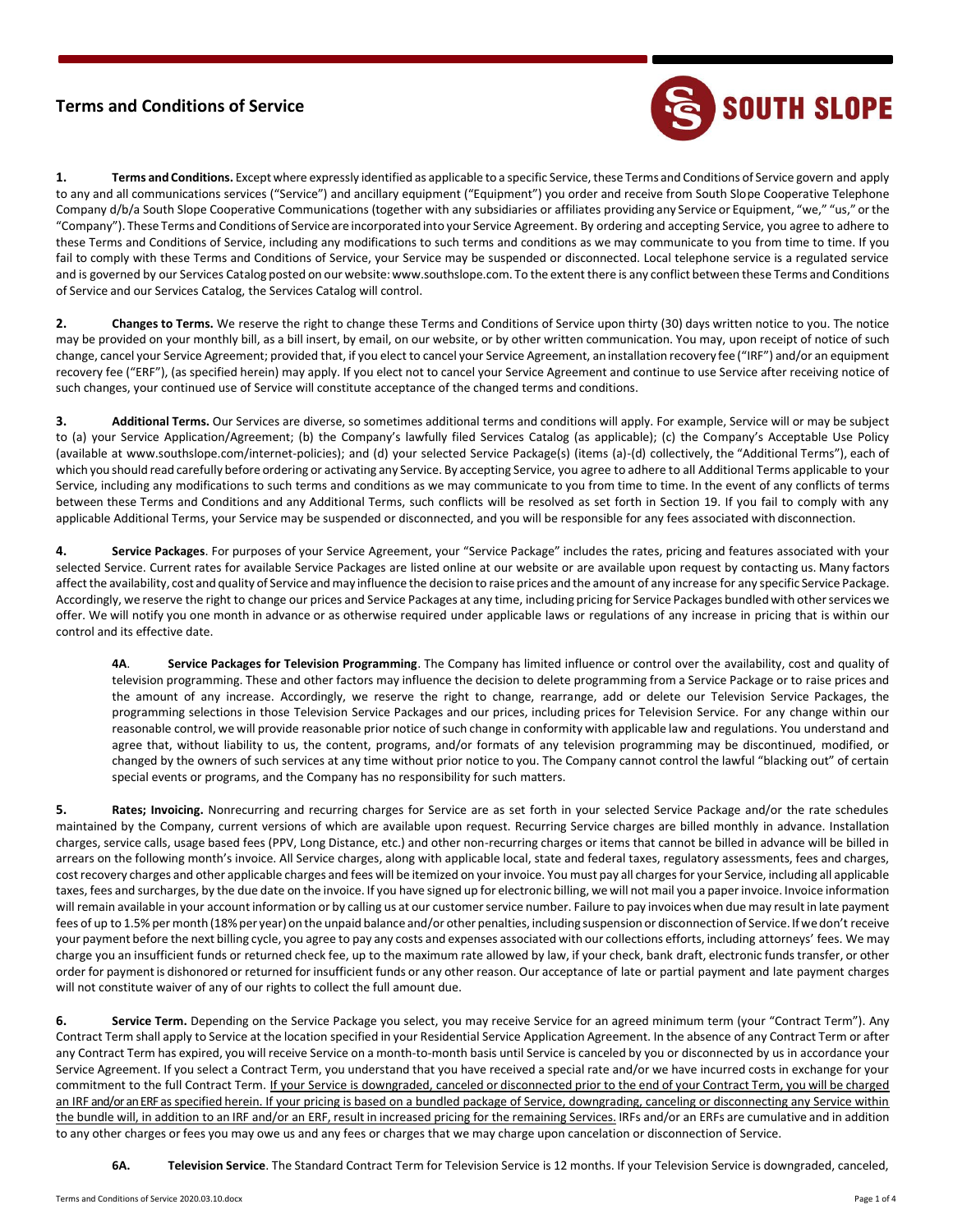or disconnected for any reason (including without limitation moving outside the Company's serving area) prior to the end of your Contract Term, you will be charged an IRF of \$40 per month for each remaining month on your contract; in addition to an ERF up to the full replacement cost of the Equipment.

**6B. High Speed Internet Service**. The standard Contract Term for High Speed Internet Service is 12 months. If your High Speed Internet Service is downgraded, canceled or disconnected for any reason (including without limitation) moving outside the Company's serving area prior to the end of your Contract Term, you will be charged an IRF of \$20 per month for each remaining month on your contract; in addition to an ERF up to the full replacement cost of the Equipment.

**6C. Managed Wi-Fi Service**. South Slope offers a standard 12 month service contract for Managed Wi-Fi Service. If your Managed Wi-Fi Service is canceled or disconnected for any reason (including without limitation) moving outside the Company's serving area prior to the end of your Contract Term, you will be charged an IRF of \$5 per month for each remaining month on your contract; in addition to an ERF up to the full replacement cost of the Equipment.

**6D. Choice Protection Plan.** South Slope offers a standard 12 month service contract for Choice Protection Plan Service. If your Choice Protection Plan Service is canceled or disconnected for any reason (including without limitation) moving outside the Company's serving area prior to the end of your Contract Term, you will be charged a cancelation fee of \$5 per month for each remaining month on your contract.

**7.** Use of Service. By activating and using Service, you agree to use Service in accordance with these Terms and Conditions and the Additional Terms. Service may not be resold or otherwise used in any unlawful or unauthorized manner. The law prohibits: (a) theft or unauthorized reception of Service; (b) assisting theft or unauthorized reception of Service (including the manufacturing or sale of equipment intended for such unauthorized use); and (c) willful damage, alteration or destruction of equipment or facilities installed in or located on your premises or otherwise provided to you by the Company. You may be subject to both civil and criminal penalties for such conduct.

**7A. Television Service**. We provide Television Service only for your private non-commercial use, enjoyment, and home viewing. With the exception of designated commercial packages, television programming may not be viewed in areas open to the public or in commercial establishments. You may not rebroadcast, transmit, or perform the programming, charge admission for its viewing, or transmit or distribute running accounts of it. You may not use any of our trademarks. The Company or any programming provider may prosecute violations of the foregoing against you and other responsible parties in any court of competent jurisdiction, under the rules and regulations of the Federal Communications Commission (FCC), and other applicable laws and/orregulations.

**7B. High Speed Internet Service.** We provide High Speed Internet Service subject to your compliance with our Acceptable Use Policy for High Speed Internet Service as amended from time to time (available at [www.southslope.com/internet-policies\) a](http://www.southslope.com/internet-policies)nd our network management policies set forth therein. We reserve the right to terminate or suspend your Service immediately or to otherwise disconnect, remove, block, filter or restrict your use of Service if we determine that your use violates the Acceptable Use Policy. We reserve the right to manage our network and network resources as set forth in our Network Management Policy. Subject to applicable legal and regulatory requirements, we reserve the right to modify the Acceptable Use Policy and Network Management Policy from time to time. We will provide you with commercially reasonable notice of any such changes, including notice of immediately effective changes if reasonably required under specific circumstances. Without limiting the preceding, notice of such changes may be provided on your monthly bill, as a bill insert, by email, on our website, or by other written communication. If you continue to use Service after receiving notice of such changes, your continued use of Service will be subject to the Acceptable Use Policy and/or Network Management Policy, as amended.

**8. Termination of Service.** You may cancel Service at any time by notifying the Company and directly surrendering any Equipment provided by the Company in accordance with these Terms and Conditions of Service. If Service is disconnected or canceled prior to the end of any applicable Contract Term, you will be charged an IRF and/or an ERF as specified in Section 2 and/or 6. Information regarding an intended moving or disconnection date must be communicated to the Company business office during normal business hours. If you cancel Service, an additional installation charge and/or a minimum service term will be required to restore Service.

**9. Suspension or Disconnection of Service.** The Company reserves the right to suspend or discontinue Service generally, or to disconnect your Service, at any time in its sole and absolute discretion. If the Company discontinues Service generally, or disconnects your Service without cause, you will only be responsible for charges (if any) accrued and unpaid through the date of disconnection, including a pro-rated portion of the final month's charges. If your Service is disconnected on account of your breach of any provision of the Agreement, you will be responsible for the full month's charges to the end of the current term, including, without limitation, unbilled charges plus the applicable IRF and/or an ERF (if any), all of which will immediately become due and payable. If your Service is disconnected, an additional installation charge and/or a minimum service term will be required to restore Service.

**10. Credit Check; Deposits.** In connection with your request or application for any Service or Equipment, we may conduct an investigation into your credit-worthiness, including obtaining one or more reports or ratings from one or more independent credit reporting or credit scoring agencies. By applying for Service or requesting Equipment, you authorize the Company to investigate or verify your credit history and to share credit information with credit reporting agencies. We may require a deposit for you to establish Service or obtain Equipment. The deposit amount, the length of time we hold the deposit and changes to the deposit amount are determined based on your credit and payment history and any applicable laws or regulations. If Service is canceled or disconnected for any reason, we may,subject to applicable law and regulations, apply your deposit toward payment of outstanding charges.

11. **Service Accounts.** Service is contracted and will be provided only at the location specified on the Residential Service Application Agreement. Service accounts are assigned to customers only, and the customer in whose name the account is established will be treated as the account owner for all purposes. Account owners may designate one or more "authorized users" who will have access to account information and may make certain account changes in accordance with our policies. As the owner of the account, you are responsible for designating (or changing the designation) of any authorized users. You will hold the Company harmless from any claims arising from account instructions given orinquiries made by you or any authorized user. You may not assign or transfer your rights or obligations under your Service Agreement without our express written consent. Unless consent is granted, all accounts must be closed and reopened under the name of a new customer for issuance of a new member number. You are responsible for keeping all billing data with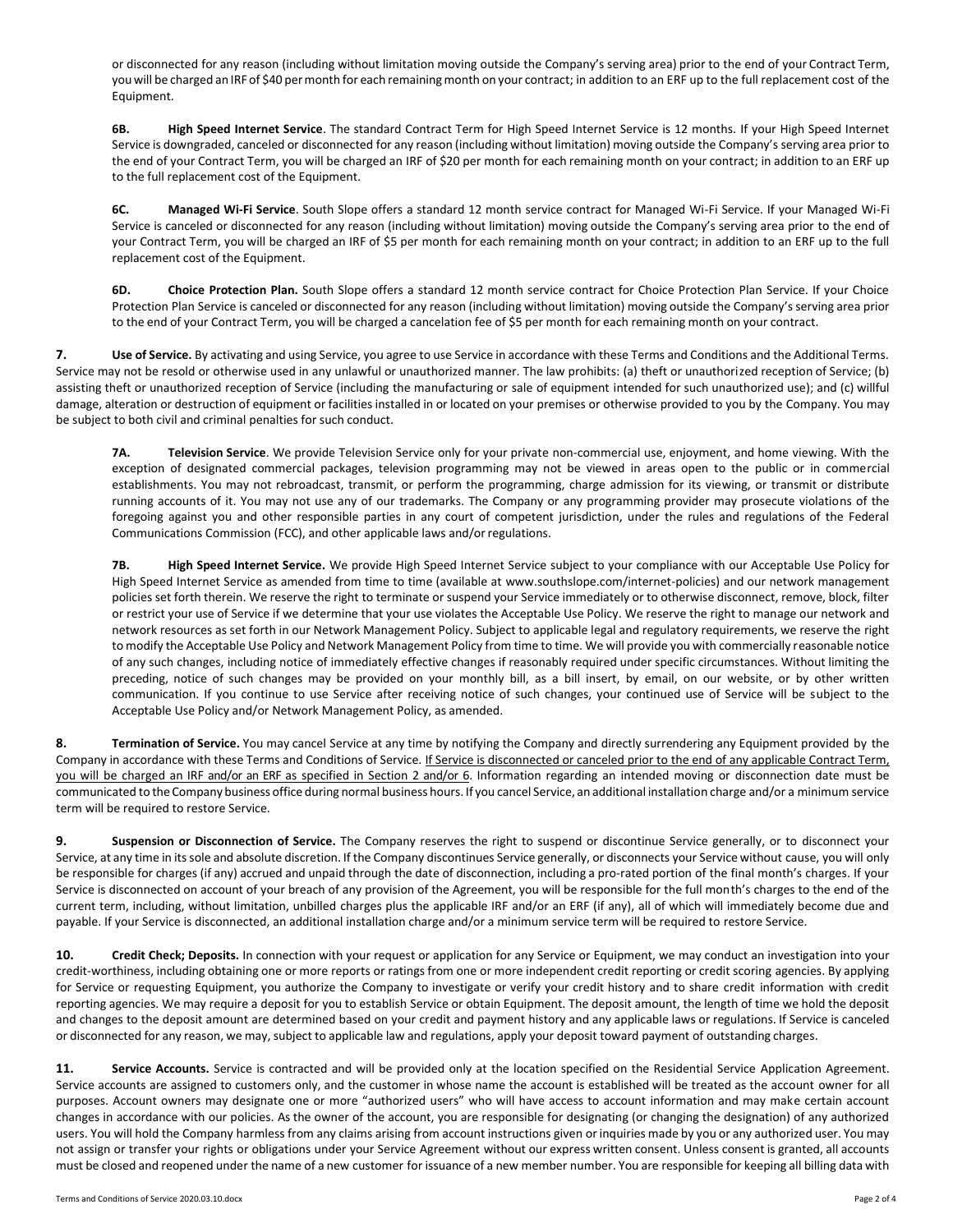the Company up to date and accurate. Furnishing false data to the Company is grounds for immediate disconnection of service and may subject you to civil or criminal liability. The Company operates on a Cooperative basis. When subscribing to membership-eligible Service(s), an account owner will be allocated capital equity in accordance with the Company's organizational documents.

**12. Equipment.** Equipment will be listed on your original Installation Inventory form, which you should retain for your records. Equipment is provided to you for the term of Service and solely for your use in connection with lawfully receiving and using Service. We may from time to time sell you certain Equipment at a price and otherwise on such terms as are specified in a purchase order or equipment purchase agreement. Ownership of, and title to, any purchased Equipment shall transfer to you at the time of sale. You will bear all risk of loss, theft or damage to purchased Equipment. We may from time to time lease to you certain Equipment at a price and otherwise on such terms as specified in a service order or equipment lease. In connection with certain Service Packages, Equipment may be licensed to you at no additional charge. All leased or licensed Equipment remains the property of the Company and must be maintained and returned as provided herein. You may elect to independently acquire or supply equipment ("Customer Supplied Equipment" or "CSE") instead of buying, leasing or using Equipment provided directly by us. The Company shall not be responsible in any way for the compatibility or fitness for use of any CSE, including any end-user devices. We will install Equipment provided by us in accordance with our policies as in effect from time to time. You acknowledge that the Company is not the manufacturer of, nor a dealer in, any Equipment. If Equipment is damaged, lost or stolen while in your possession, or if you fail to return Equipment at the time of cancellation or disconnection of Service, you will be liable to the Company for an ERF in an amount up to the full cost of replacement of such Equipment. Do not return Equipment by mail or delivery service. ERFs are cumulative and in addition to any other charges or fees you may owe us and any fees or charges that we may charge upon cancelation or disconnection of Service. Unless paid at the time of disconnection, ERFs will be applied as a line item to your next bill and shall be due upon receipt. If equipment is returned in working condition within sixty (60) days from time of cancelation or disconnection of service, any invoiced ERF shall be refunded or credited back in connection with final close out of your service account.

**12A. Television Installation Standards.** Installation of Television Service includes the connection of one TV for each stream supported by a set top box (STB). For example, one TV to a single stream STB or three TV's to a three-stream STB. You may connect additional TV's to a STB, however, this could degrade the Service quality of any or all TV's connected to that STB. Degradation of service due to the connection of additional TV's, cables, connectors, splitters, Game Systems or other devices is your responsibility, and the Company shall have no liability or obligation concerning the same. All cables, connectors and splitters added by the customer must adhere to industry standards for quality, length, and installation methods. Troubleshooting and/or repair of any Service issue where customer installed or owned TV's, cables, connectors, splitters, Game Systems or other devices are found to be the cause of the problem will result in the standard labor rate plus the cost ofmaterials.

**12B. High Speed Internet Installation Standards**. High Speed Internet Service requires certain minimum system requirements for your computers, devices and operating systems. You are solely responsible for providing a personal or laptop computer or other device, operating system and all ancillary customer supplied equipment necessary to access Service. We make no representations, warranties or assurances regarding the capability or suitability of any customer-supplied hardware, software or devices. We make no representations, warranties or assurances that customer-supplied hardware, software or devices will be compatible with Service or will not be impaired or damaged. Installation of High Speed Internet Service includes the connection of one properly working, customer-supplied Ethernet device (such as a computer, router, firewall or other similar device). If the device is a home router, the technician will verify connectivity through the router to a properly connected and configured customer computer. The technician cannot troubleshoot faulty or improperly configured computers; update drivers, firmware or otherwise repair or update customer-supplied software or devices. We encourage you to properly register any customer-supplied equipment in accordance withthemanufacturer'srecommendationto enablethissupport. We alsoencourage youto purchaseandinstall aquality router/firewall in addition to maintaining up-to-date anti-virus, anti-spam, anti-malware and other computer security software on every computer in their network. The protection of customer-owned equipment and data from Internet threats is not the responsibility of South Slope. For additional information, please see our Acceptable Use Policy.

**12C. Managed Wi-Fi Installation**. Managed Wi-Fi installation includes set-up and provisioning of the device, professional Wi-Fi analysis to identify the ideal placement of the device, connection to the nearest qualified existing jack, assistance with installing a configuration App on a customer device, and connecting up to five Wi-Fi devices to the device (recommended devices include laptops, tablets or phones). Customer will be charged the standard labor rate to assist with connecting (not troubleshooting) additional devices. Excludes non-standard wiring, repair of customer owned equipment, new wiring and/or adding additional services or jacks, moving or extending services within the home.

**13. Access to Premises.** We may enter into, upon and over your premises periodically during the term of this Agreement to install, connect, inspect, maintain, repair, alter, disconnect and remove Equipment. To the extent the same is consistent with your ownership of the premises, you grant the Company a temporary and permanent easement to construct, install, maintain, and/or replace Service facilities and to install, connect, inspect, maintain, repair, alter, disconnect and remove all Equipment necessary to provide Service. In the event you are not the owner of the premises upon which installation is requested, you warrant to the Company that you have obtained the consent of the owner of the premises for the Company to install and maintain its Equipment as contemplated herein. If you lease your service premises, you agree that the Company may be allowed entry to the premises by (a) the landlord or property manager, (b) the owner of the premises, or (c) you or your designated representative, in order for the Company to disconnect and remove the Company's Equipment.

**14. Safekeeping of Equipment.** You are responsible for the safekeeping of all Equipment placed in or on your premises. The Company has no responsibility for replacing Equipment destroyed or damaged by your misuse, abuse or neglect. In the event that any Equipment provided by the Company is destroyed, damaged (ordinary wear and tear excepted), lost or stolen while in your possession, you may be liable to the Company for an ERF up to the full cost of repair or replacement of such Equipment.

**15.** Service and Repairs. The Company undertakes reasonable efforts to maintain its network and respond to service or trouble calls in a timely manner. The Company will use commercially reasonable efforts to repair damage to Company-provided Equipment or interruption of Service due to reasonable wear and tear or technical malfunction.

**16. Indemnification.** You agree to hold harmless and indemnify us and our affiliates, officers, agents and employees from any claim, suit or action arising from or related to your abuse or misuse of any Service or Equipment, or any other violation of your Service Agreement, including any liability or expense arising from claims, losses, damages, suits, judgments, litigation costs and attorneys' fees arising from or in connection with the same.